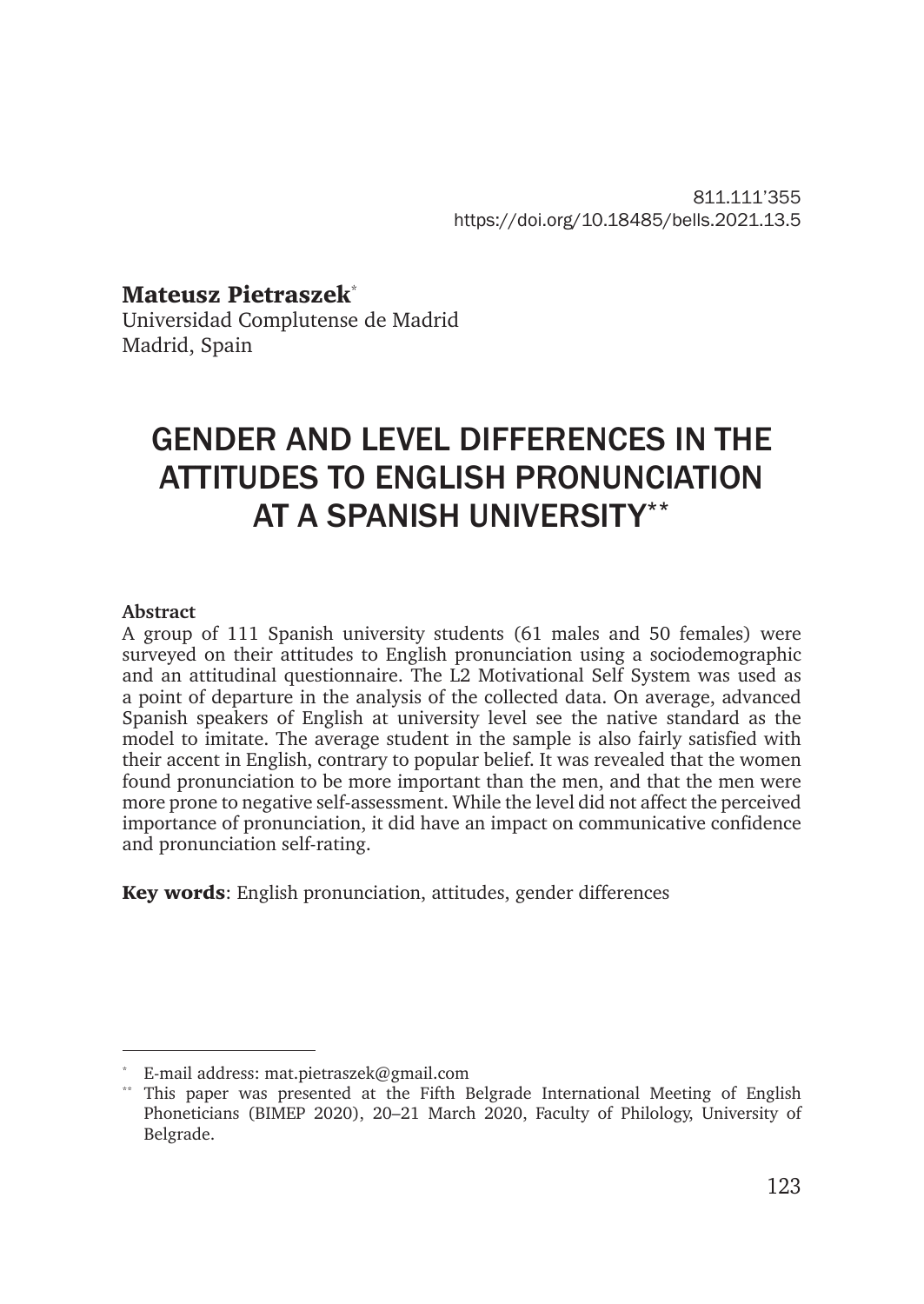### 1. Introduction

Attitudes have been widely investigated in the field of psychology over the past decades (Cunningham and Zelazo 2007: 97). Most psychological conceptualisations of attitudes refer to the natural tendency or need of human beings to evaluate objects (Ajzen 2001: 28; Jarvis and Petty 1996: 172). Those "psychological objects" may be different in nature as they may involve real-life items and beings, ideas, problems or actions (Marcinkowski and Reid 2019: 461). Evaluative judgments have also been found to be more engaging than non-evaluative judgments in neurological research (Crites and Cacioppo 1996: 320-1), which suggests they involve a special kind of cognitive processing. The very reason why attitudes are of interest to psychologists is their potential to predict behaviour as represented by the commonly accepted three-way attitudinal model comprising the cognitive, affective and behavioural components of attitudes (Marcinkowski and Reid 2019: 461). The present study is mainly concerned with the first two.

In the field of linguistics and second language acquisition research, attitudes can be defined as "beliefs, feelings and intentions" or "mental constructs acquired through experience, predisposing a person to certain feelings and reactions" (Dalton-Puffer, Kaltenboeck and Smit 1997: 116), although no agreement has yet been reached on the weight of the different components. It is worth noticing that in most early L2 motivation research, the term *attitudes* referred to the native speakers of the language being acquired and were measured as an almost exclusively social construct (*cf*. Larsen-Freeman and Long 1991: 176). Gardner (1985: 9) operationalises attitudes as "an evaluative reaction to some referent or attitude object, inferred on the basis of the individual's beliefs or opinions about the referent" based on how they have been measured in studies using statement evaluations on scales. Gardner's definition appears to be satisfactory for the purpose of this study where only self-reported reactions to statements (i.e. attitudes) were measured. In other words, the participants were asked to assess to what extent they agreed with statements evaluating different aspects of their pronunciation and English usage and those ratings were construed as manifestations of their attitudes.

Whereas the definition of attitudes is a relatively easy task, motivation as a research construct remains somewhat controversial. It has been an extremely prolific subfield of study over the past decades, reaching over 100 journal articles in the 1990s (Dörnyei and Skehan 2005: Section 8).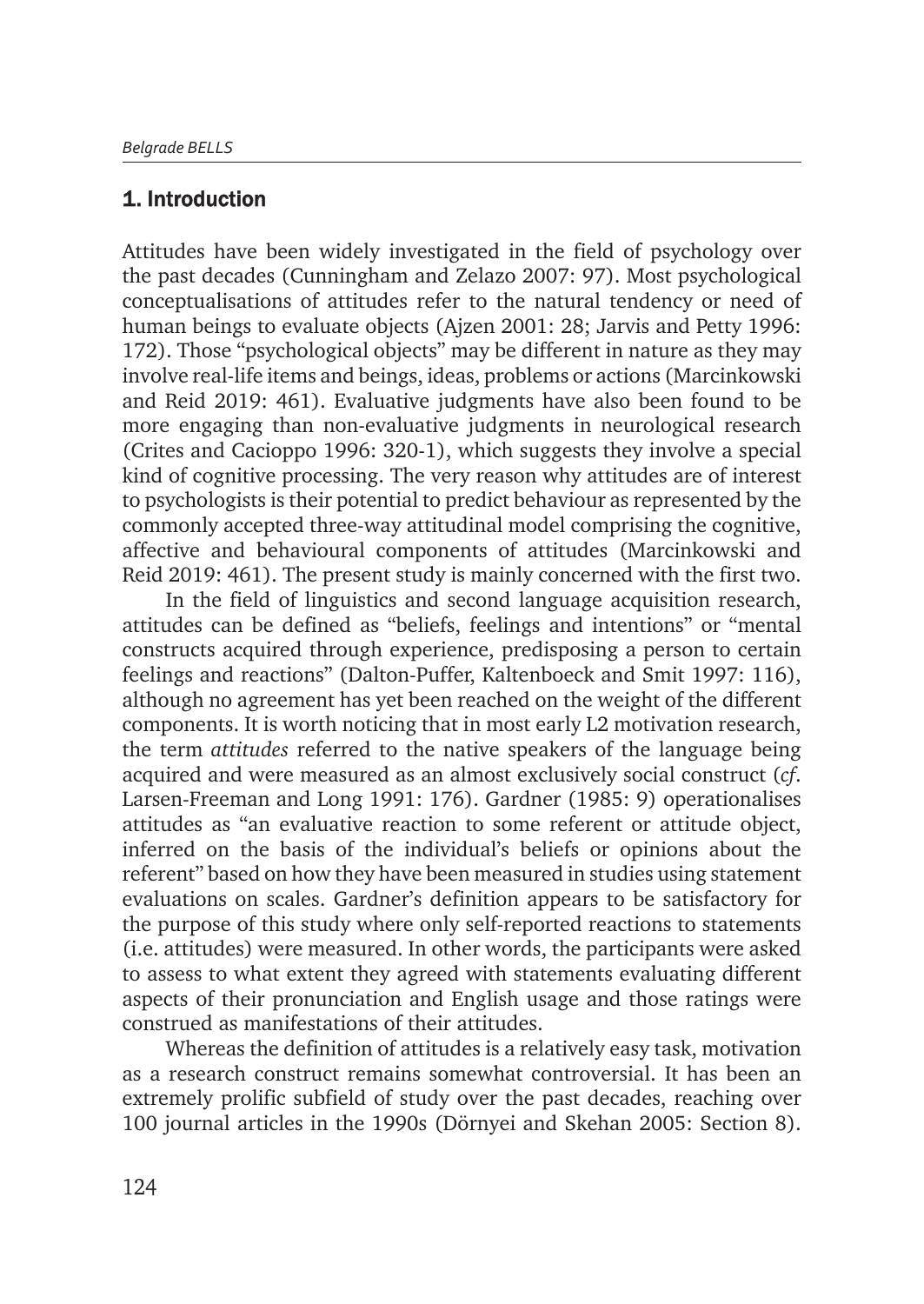Although motivation studies within applied linguistics were historically based on social psychology theories – and thus, unlike some other subfields, have had a firm theoretical foundation from the very beginning – no consensus has yet been reached regarding the exact meaning of the term *motivation*. Different models may be based on seemingly contradictory premises (Dörnyei 2000: 425) and the abundance of underlying psychological theories may confuse the readers as they invoke not only the cognitive, environmental and social dimensions of the human being, but also his/her personality and – most importantly – identity (Dörnyei 1998:18).

Based on a quick survey of online dictionaries, motivation could be defined as the driving force or the stimulus that makes people act. Following Dörnyei (2005: section 8), it is "responsible for *why* people decide to do something, *how long* they are willing to sustain the activity, and *how hard* they are going to pursue it". In other words, motivation studies are concerned with people's *reasons* for choosing a particular activity, their *persistence* and their *effort* in the achievement of the established goals. However, from the psychological perspective, the mechanisms underlying people's motivation are complex and the choice of factors determining motivation may differ from one theoretical model to another (*Ibid.*). If those are properly integrated, however, they can be enriching for our understanding of this multifaceted phenomenon (Dörnyei 1998: 117), which is nowadays seen more as a process rather than a static reflection of our instincts or as a definite goal.

Be that as it may, it is worth mentioning that motivation and attitudes were not clearly distinguished in the early studies (Larsen-Freeman and Long 1991: 175). What seems obvious, however, is the fact that both dimensions seem to be inextricably bound together, although the exact nature of the relationship may differ depending on the adopted model. Hermann (2000: 56) admits that motivations and attitudes research should take into consideration not only the learner's pre-established attitudes but also the changes in their attitudinal and value system throughout the learning process. And even more importantly, attitudes "may overlap with the cognitive domain and may even become conative" (2000: 56), or in other words, they may stimulate action in an individual who functions as a psychological unit due to the dialectic interaction between the cognitive and affective domains (*Ibid.*). This non-linear *holistic hypothesis* – as it is dubbed by Hermann (2000: 55) – is represented below.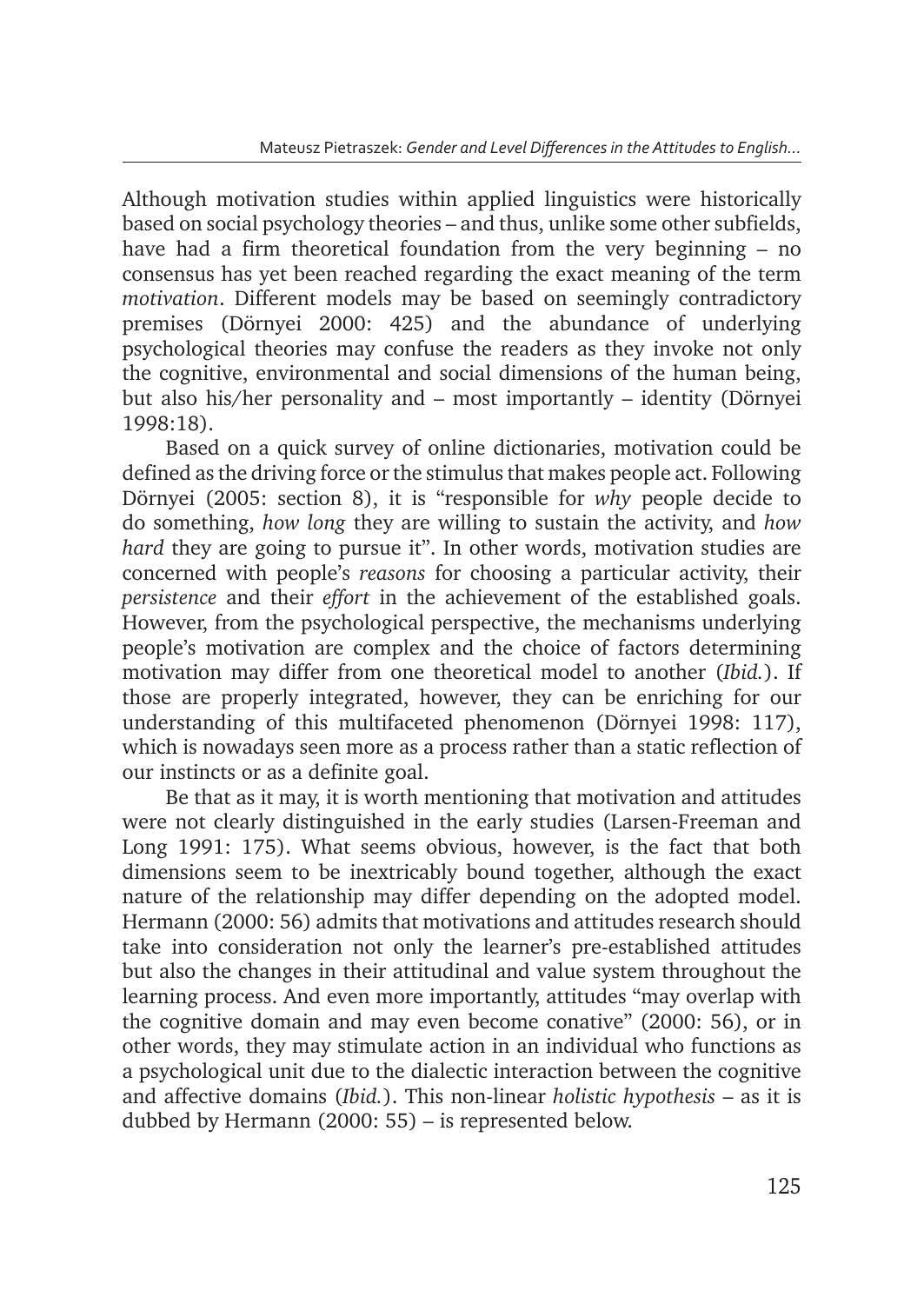

Figure 1. Holistic hypothesis

Recently, the convergence of the fields of self-theory and motivational theory in psychology has taken place (Dörnyei 2009: 10) resulting in the birth of the *L2 Motivational Self System*. The reason why this new field of has taken place (Dörnyei 2009: 10) resulting in the birth of the *L2 Motivational Self System*. The research is relevant to this study is the fact it allows for the contemplation of the acquisition of English from a multidimensional, multicultural and multilingual perspective. Indeed, identity (or self) is of crucial concern to those investigating in the fields of World Englishes, English as a Lingua Franca or multicultural communication. Dörnyei (2009: 29) posits a three-World Englishes, English as a Lingua Franca or multicultural communication. Dörnyei (2009: 29) way *L2 motivational Self System* which contemplates motivation from the perspective of the learner's identity:

- a) Ideal L2 self motivation is aroused when a learner speaks the L2 trying to bridge the gap between their *real self* and *ideal self*; an intrinsic aspect of motivation;
- b) Ought-to  $\overline{L2}$  self the speaker wants to meet the social requirements and avoid negative consequences; a more extrinsic aspect of motivation;
- c) L2 Learning Experience related to the immediate context learning process and its participants (group, teacher, institutions, curricula, etc.).

The fact that pronunciation is important to students seems to be evident. In a Spanish study by Edo Marzá (2014: 265), 96.1% of the respondents felt "concerned about their own pronunciation." In another study conducted in the Spanish context by Calvo Benzies (2013: 44–5), 96% of the sample (strongly) agreed that learning correct pronunciation was important. At the same time, there were more students who considered the acquisition of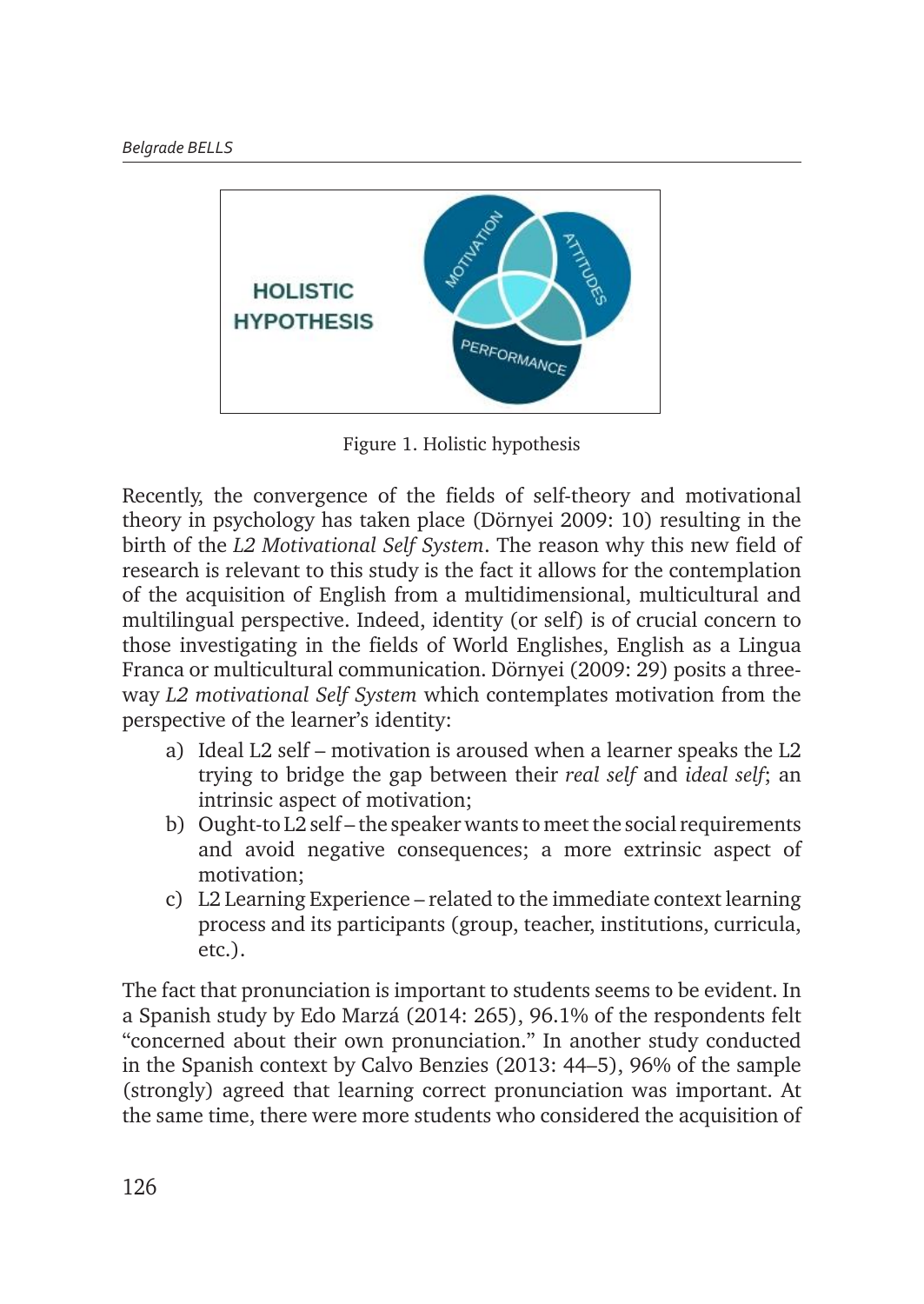a native(-like) accent to be important that there were those who thought otherwise, although around 37% of those sampled had a neutral opinion on the importance of native(-like) pronunciation. Similarly, the importance of the segmental and suprasegmental features of English pronunciation was rated at an average of 7.3-8.7 out of 10 in another study with L1 Spanish and Basque speakers (Cenoz and García Lecumberri 1999: 8).

Although "successful L2 phonology learning [thus] cannot be attributed exclusively to the existence of positive attitudes towards the target accent" (Dalton-Puffer, Kaltenboeck and Smit 1997: 126), certain evidence has been found that aspects of motivation and attitudes may be correlated with the learner's phonological performance. Still, there is a dearth of available studies making a link between motivational or attitudinal variables and specific pronunciation performance – rather than just measuring the former or the latter separately. This study of attitudes is embedded within a broader research project which addresses this problem but is beyond the scope of this paper.

Taking the *L2 Motivation Self System* (Dyörnyei 2009) as a point of departure, the attitudinal scores (dependent variables) in this research were grouped under the following headings with relatively self-explanatory labels: pronunciation self (*cf.* Markus and Nurius 1986; Jenkins 2007; Moyer 2007), pronunciation importance (*cf*. Edo Marzá 2014), communicative confidence (*cf*. Saito et al. 2018; Sardegna, Lee and Kusey 2018), and pronunciation self-rating (*cf*. Moyer 2007). The *pronunciation self* within this research might be defined as the evaluation of the extent to which the participants accept their pronunciation, how much they identify with their accent and/or how much they would like to modify it. Within the L2 Motivation Self System, all of those variables relate to the students' ideal selves and ought-to selves, although the distinction between the two dimensions is not always clear-cut as it is hard to tell whether a person desires something because of an externally imposed value or because it is part of their true core self.

## 2. Aims and research design

The main aim of the paper is the presentation of the results of a quantitative analysis of Spanish university students' attitudes towards the pronunciation of English from the perspective of English as an International Language or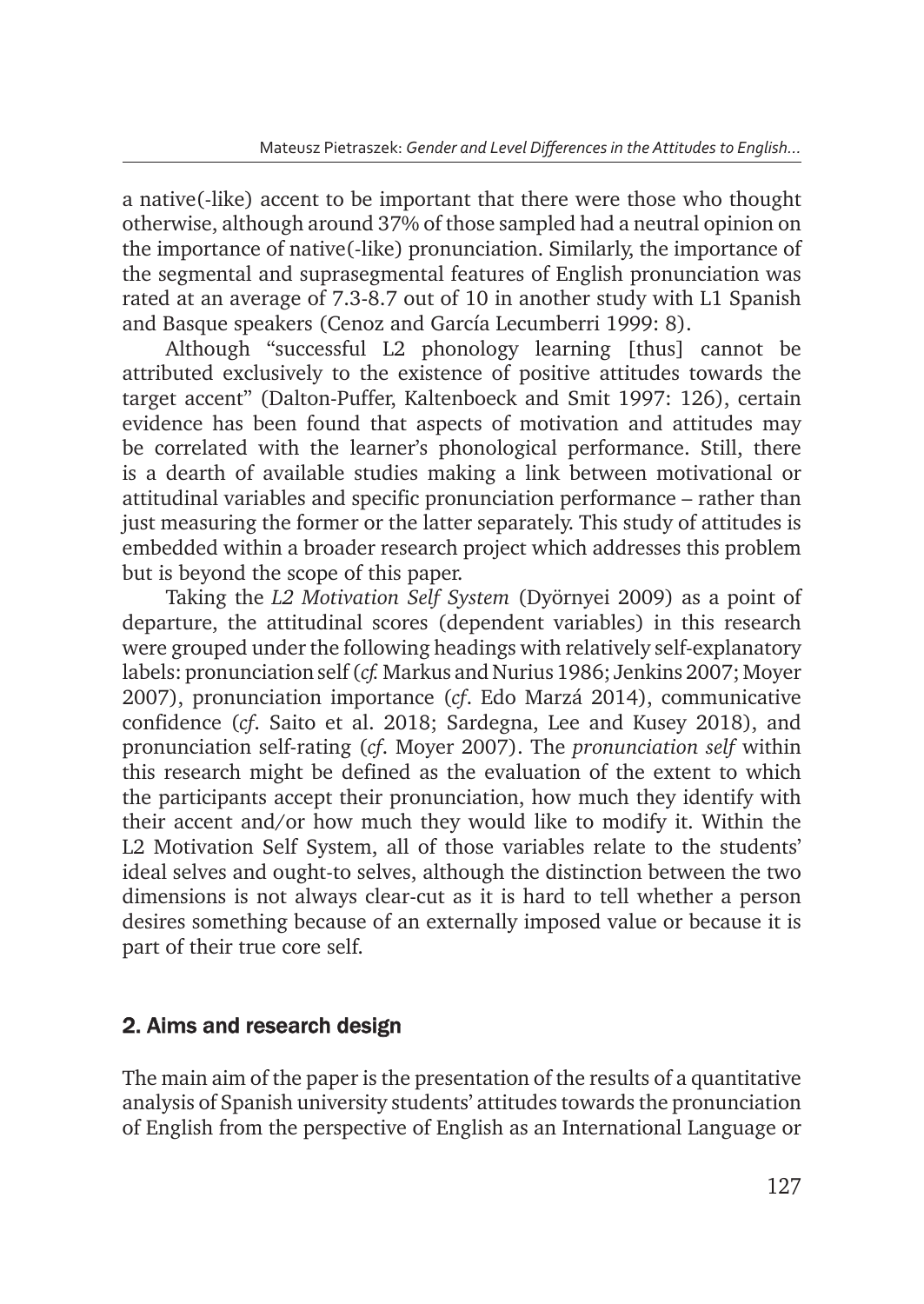English as a Lingua Franca (Jenkins 2000; Walker 2010; Seidlhofer 2011). The term lingua franca is broadly understood as "any use of English for communication among speakers of different languages for whom English is the communicative medium of choice" (Seidlhofer 2011: 7) and thus should not be identified solely with Jenkins' (2000) core pronunciation features. Not only is English used all over the world but it is now also chosen as a means of communication intra-nationally with a view to internationalising degrees and facilitating the students' future careers (*cf*. Mauranen 2012). This broad ELF perspective permeates the design of the instruments for the present research where, for example, the construct of communication confidence (*cf*. Saito et al. 2018) is measured separately for communication with native speakers and other non-native speakers of English.

The two specific aims of the paper are (1) to gauge the participants' attitudes toward the native standard as a pronunciation model and (2) to determine the impact of the informants' gender and level of English competence on the attitudinal variables mentioned at the end of the previous section.

For the aforementioned purposes, a questionnaire consisting of 22 Likert-type items regarding attitudes to pronunciation of English as an International Language was designed and administered to the participants. The participants agreed or disagreed with the statements on a scale from 1 (*strongly disagree*) to 5 (*strongly agree*). A 30-item sociodemographic questionnaire was also devised with the aim of providing information about the participants' social and educational background. The information provided by the latter was crucial for inferential statistics as it allowed splitting the students into groups by gender and their reported level of competence in English, which were chosen as the independent variables in this study. Both questionnaires were validated by two external experts and administered to university students  $(N = 111)$  enrolled in bilingual and non-bilingual degrees at a university in the Region of Madrid, Spain. The vast majority of the participants were at B2 and C1 levels of competence in English, which makes it legitimate to claim this study investigated the attitudes of advanced students. Descriptive and inferential statistics were performed using IBM SPSS.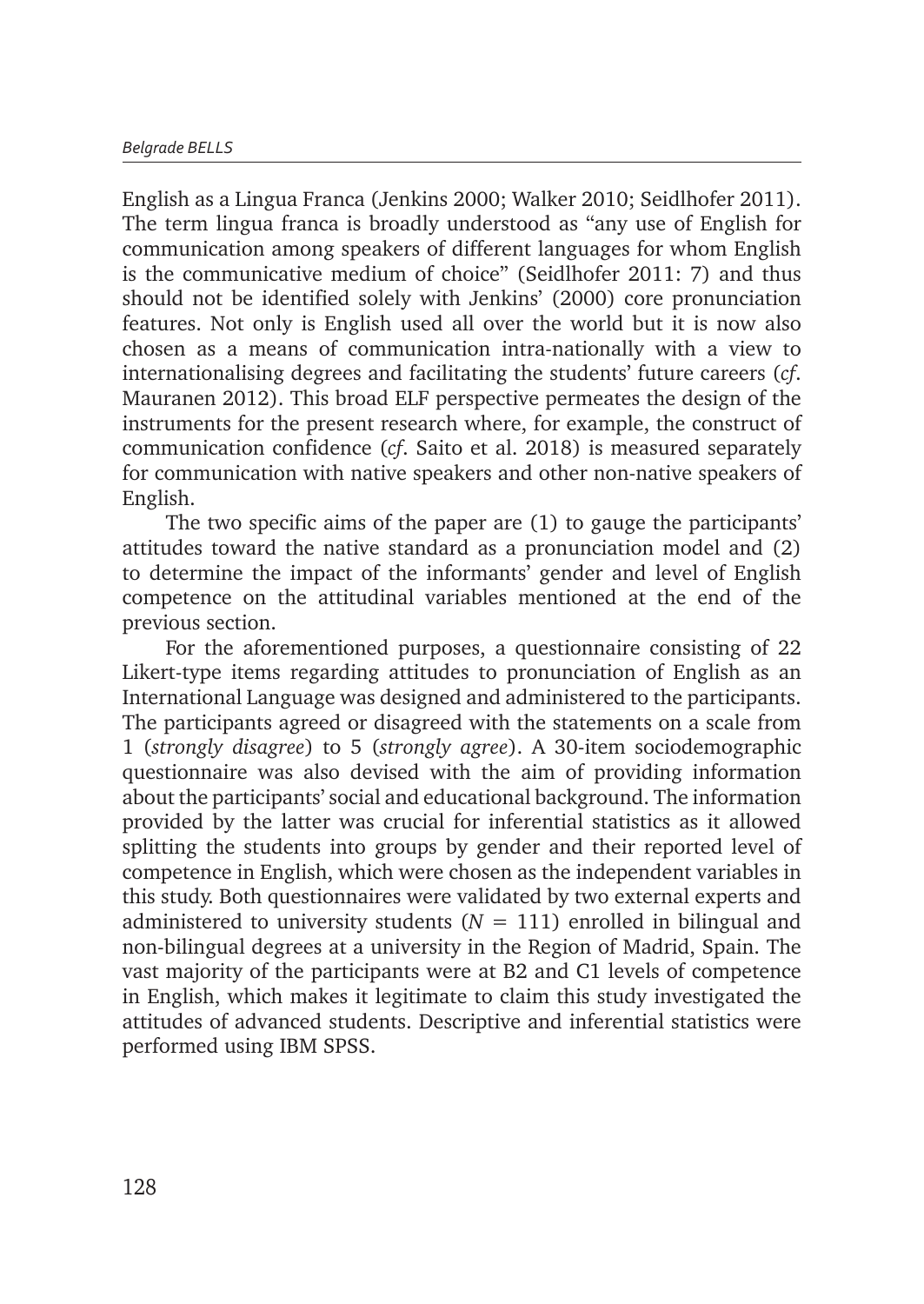## 3. Findings

The distribution of the language proficiency level and gender (independent variables) is presented first in this section, followed by the descriptive and inferential statistics for each dependent variable. For most attitudinal variables – with the notable exception of Pronunciation Self – the reported figures are the averaged results for all questionnaire items comprising the scale, i.e. individual item scores are not included. Those aggregate scale results were also used when conducting inferential statistics unless otherwise indicated. All inferential statistics were carried out using nonparametric tests due to the ordinal character and the abnormality of all our data as revealed by Kolmogorov-Smirnov tests. An advantage of employing the same type of tests for all analyses was the fact that effect sizes were more easily comparable. Mann-Whitney *U* tests were used to detect gender differences, while level differences were tested using Spearman's non-parametric correlation coefficient and Kruskal-Wallis tests when considering levels B1 to C2. Additionally, as the most represented reported levels in the sample were B2 and C1, those two levels alone were compared using Mann-Whitney *U* non-parametric tests.

### 3.1. Sample description

Amongst the 111 participants, 61 were male (55%) and 50 were female (45%). 82 reported their level while 29 did not. Table 1 below presents a breakdown of the participants' levels. The majority of the students had a B2 level of English while only under 10% were below that level. There was only one participant whose level was A2, who was naturally excluded from the inferential statistics. As shown in Figure 2, the levels were evenly distributed between both genders.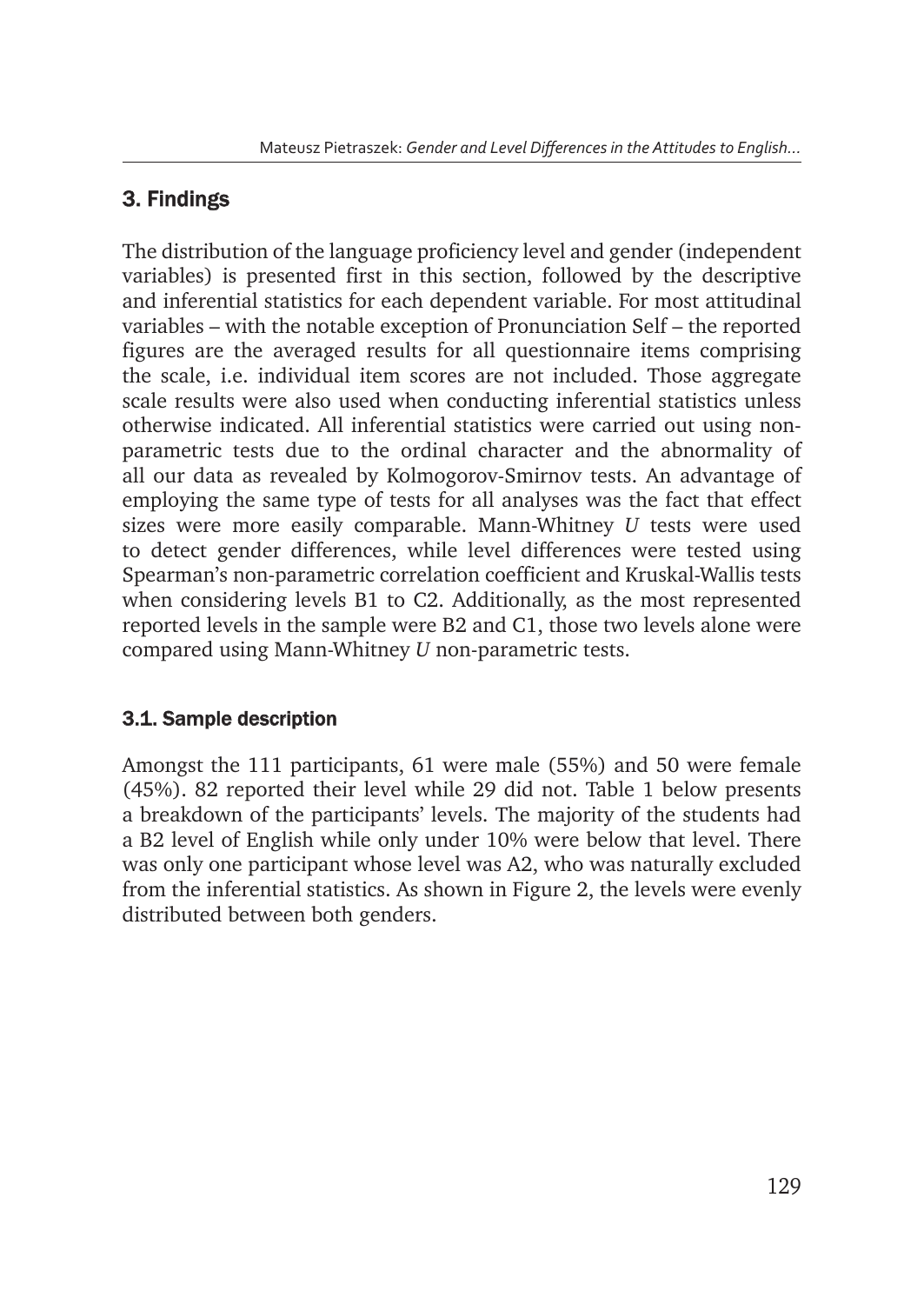| <b>Belgrade BELLS</b> |  |
|-----------------------|--|
|-----------------------|--|

|       |                | Frequency | Percent | <b>Valid Percent</b> |  |
|-------|----------------|-----------|---------|----------------------|--|
|       | A2             |           | .9      | 1.2                  |  |
|       | B1             | 6         | 5.4     | 7.3                  |  |
| Valid | B <sub>2</sub> | 44        | 39.6    | 53.7                 |  |
|       | C <sub>1</sub> | 23        | 20.7    | 28.0                 |  |
|       | C <sub>2</sub> | 8         | 7.2     | 9.8                  |  |
|       | Total          | 82        | 73.9    | 100.0                |  |

Table 1. Level breakdown and distribution by gender



Figure 2. Level breakdown and distribution by gender Figure 2. *Level breakdown and distribution by gender*

## 3.2. Pronunciation Self: accent as identity **3.2. Pronunciation Self: accent as identity**

The four questionnaire items related to the informants' Pronunciation Self were analysed separately as they were thought to measure different dimensions of the students' self-perception, i.e., (1) accent as an identity marker *(My pronunciation when I speak English is part of who I am*), (2) the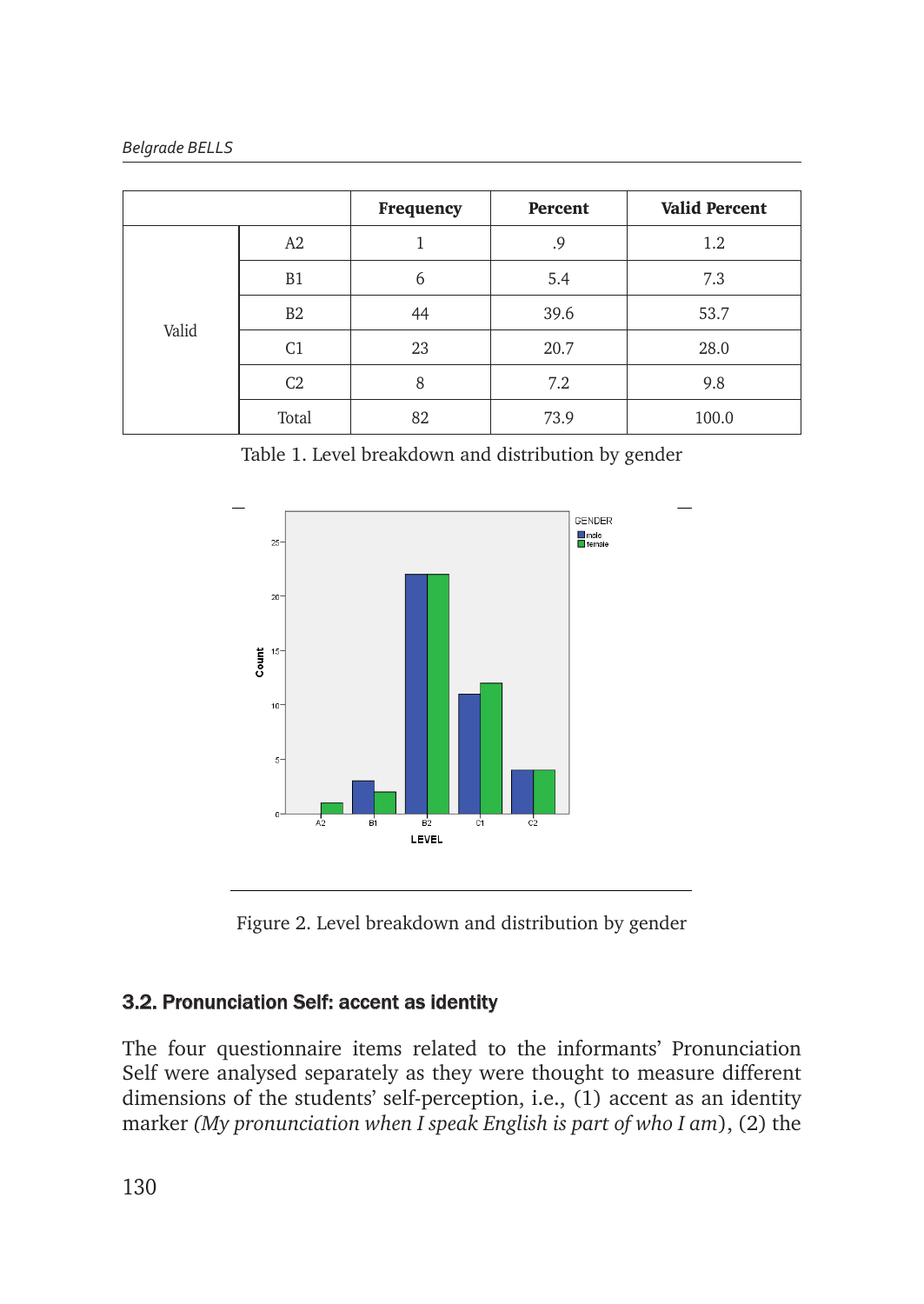desire to sound like a native speaker *(I want to sound like a native speaker*), (3) the satisfaction with the students' own accent *(I like my accent when I speak English*) and (4) the desire to lose one's foreign accent (*I'd like to lose one's accent when I speak English*)*.* On average, the students strongly agreed they would like to sound like native speakers and they agreed they would like to lose their accent. At the same time, they agreed their pronunciation was part of their identity and they were not certain whether they like their accent or not<sup>1</sup>.

|                                                                 |       | N<br><b>Mean</b> |        | <b>Median</b> | Mode | <b>SD</b> |
|-----------------------------------------------------------------|-------|------------------|--------|---------------|------|-----------|
|                                                                 | Valid | <b>Missing</b>   |        |               |      |           |
| My pronunciation when<br>I speak English is part of<br>who I am | 110   |                  | 3.5545 | 4             | 4    | 1.05436   |
| I want to sound like a<br>native speaker                        | 111   | $\mathbf 0$      | 4.3604 | 5             | 5    | 1.00718   |
| I like my accent when I<br>speak English                        | 111   | $\theta$         | 3.0541 | 3             | 3    | 1.09410   |
| I'd like to lose my accent<br>when I speak English              | 110   |                  | 3.6727 | 4             | 5    | 1.36878   |

Table 2. *Pronunciation Self variables: descriptive statistics*

Mann-Whitney *U* tests showed that gender was only a good predictor of differences in the desire to lose one's foreign accent  $(U = 1021.5, p = .003$ ,  $r = 0.28^2$ ,  $N = 110$ ). The effect size was small, reaching medium. The women ( $M = 4.12$ ,  $Mdn = 4$ ,  $SD$  1.09,  $n = 49$ ) were more willing to lose their accent than the men ( $M = 3.31$ ,  $Mdn = 4$ ,  $SD = 1.47$ ,  $n = 61$ ). No correlations were found between any of the Pronunciation Self variables and the four levels of competence represented in the study. However, group comparisons between B2 and C1 speakers showed a significant difference in the satisfaction with accent ( $U = 253$ ,  $p = .001$ ,  $r = 0.33$ ,  $N = 67$ ). C1

<sup>1</sup> The average scores were interpreted using five equal intervals between the minimum and maximum possible score: 1-1.8 strongly disagree, 1.81-2.6 disagree, 2.61-3.4 undecided, 3.41-4.2 agree, 4.21-5 strongly agree

<sup>&</sup>lt;sup>2</sup> Size effect  $r$  (expressed as a correlation 0-1) was calculated following the guidelines outlined in Herrera Soler et al. (2011).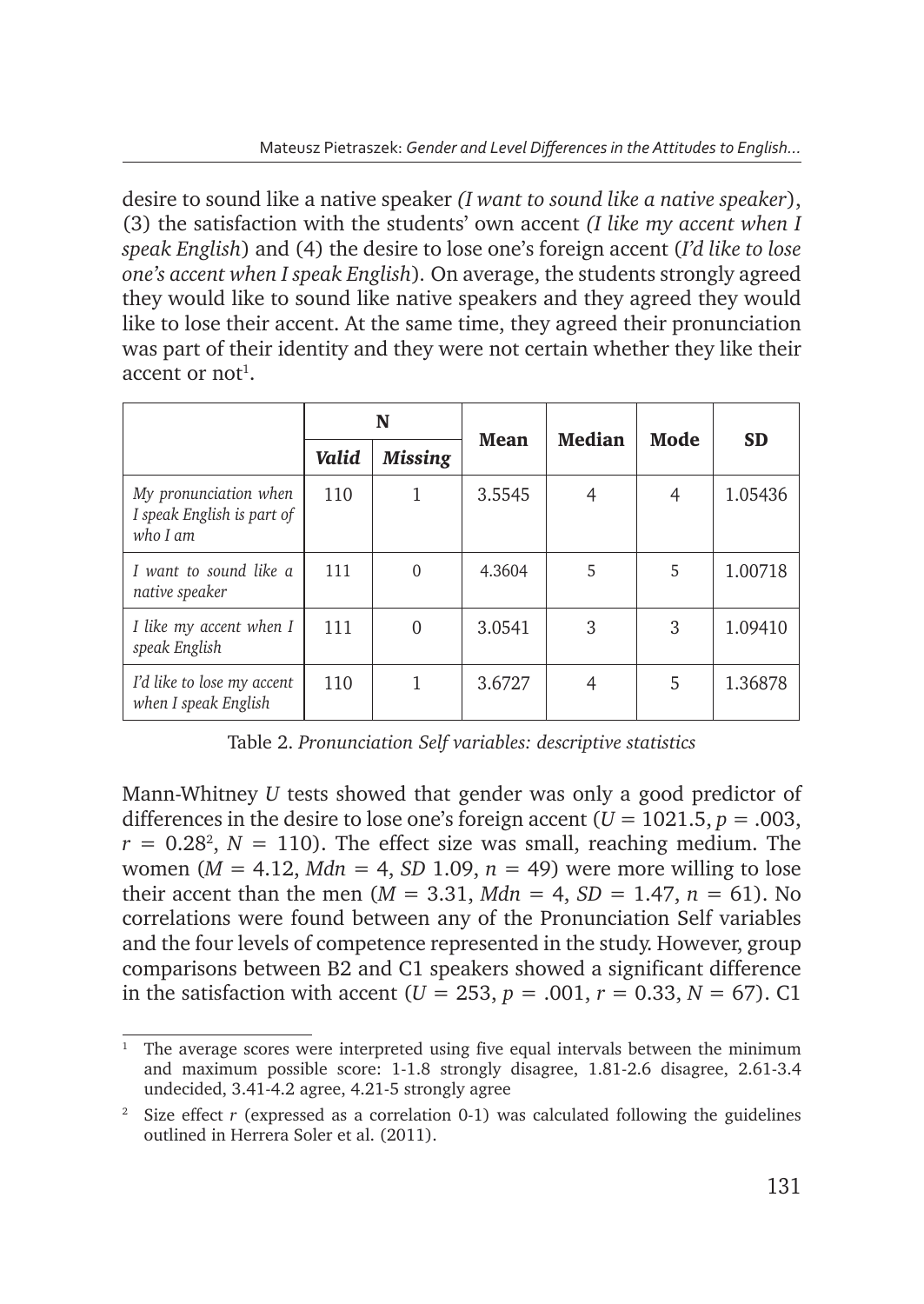speakers ( $M = 3.78$ ,  $Mdn = 4$ ,  $SD = .95$ ,  $n = 23$ ) were more satisfied with their accents than B2 students ( $M = 2.75$ ,  $Mdn = 3$ ,  $SD$  1.04,  $n = 44$ ).

#### 3.3. Pronunciation importance

In order to calculate how important pronunciation was to participants, three items from the questionnaire were averaged and grouped into a pronunciation importance scale ( $\alpha = .836$ ). The three questions regarded the general importance of English pronunciation (*English pronunciation is important for me*) and its importance when communicating with native and non-native English speakers (*It is important for me to have good pronunciation when I speak to native speakers/non-native speakers*). The average results were fairly high regarding the mean and median, as shown in Table 3. The item *I don't care how I sound in English* was analysed separately as its negative correlation with *Pronunciation is important for*   $me$  – although expected to be high – was actually fairly low ( $r<sub>s</sub>$  = -0.295,  $p < 0.01$ ).

|                                        |       | N              |        | Median | Mode | <b>SD</b> |
|----------------------------------------|-------|----------------|--------|--------|------|-----------|
|                                        | Valid | <b>Missing</b> | Mean   |        |      |           |
| <b>IMPORTANCE</b> (Scale)              | 111   |                | 4.3784 | 4.6667 |      | .72820    |
| I don't care how I<br>sound in English | 111   |                | 1.5946 |        |      | .84615    |

Table 3. *Pronunciation Importance: descriptive statistics*

While the level variable was statistically insignificant in this case, gender significantly predicted the outcomes ( $U = 1052.5$ ,  $p = .004$ ,  $r = .027$ , N  $= 111$ ), although the effect size was small. The women ( $M = 4.63$ , Mdn  $= 4.67$ ,  $SD = 0.51$ ,  $n = 50$ ) were more likely to assert pronunciation was important than the men ( $M = 4.18$ ,  $Mdn = 4.33$ ,  $SD = 0.82$ ,  $n =$ 61). Students at different levels did not differ in their assessment of pronunciation importance as shown by the Kruskal-Wallis test (*p* = .382).

Similarly, it was noted that the results for the item omitted from the scale (*I don't care how I sound in English*) differed between the two genders as well (*U* = 993.5, *p* < .001, *r* = .34, *N* = 111). The men (*M* = 1.87, *Mdn* = 2, *SD* = .99,  $n = 61$ ) were more likely to agree more with this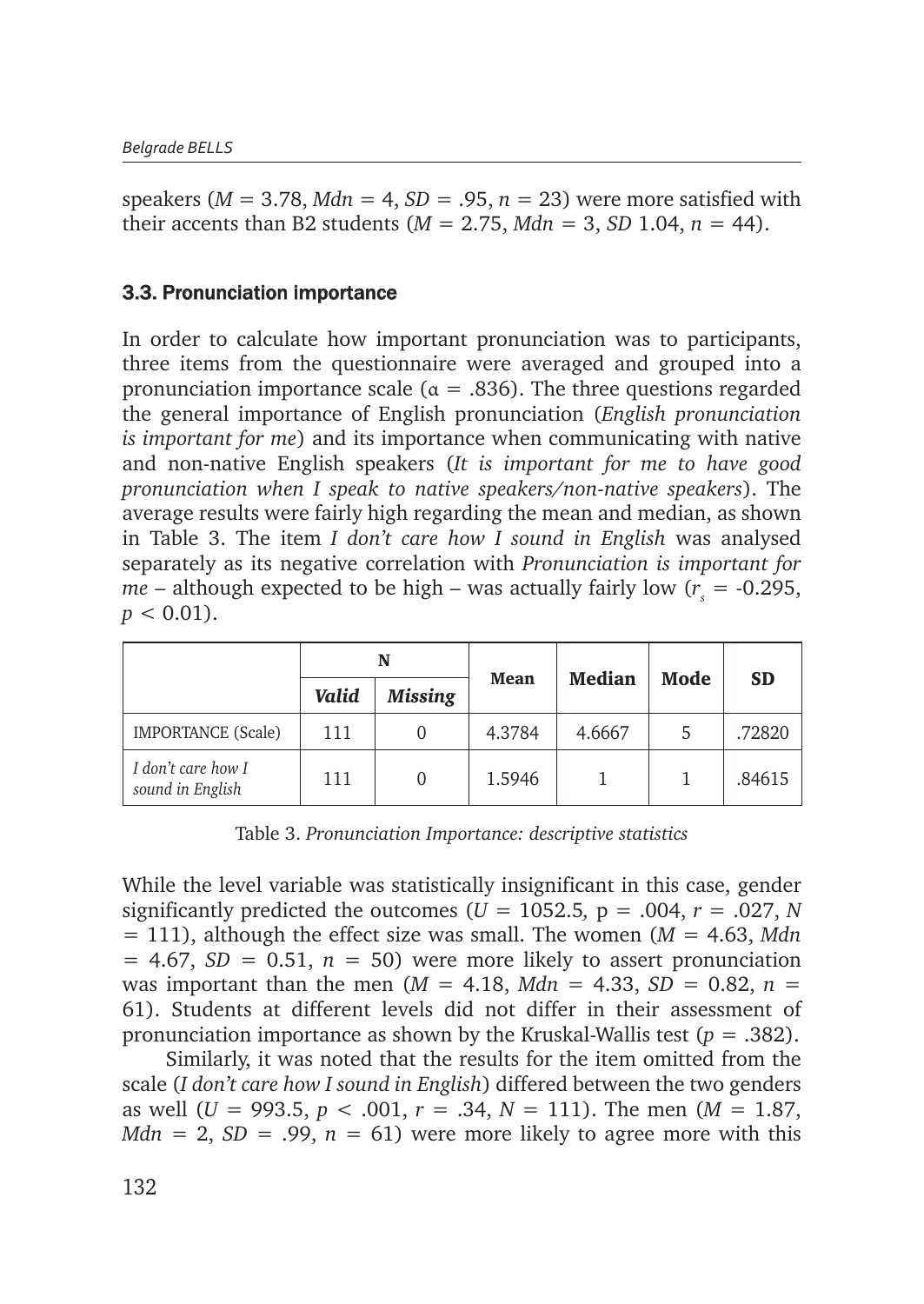statement than the women ( $M = 1.27$ ,  $Mdn = 1$ ,  $SD = 0.45$ ,  $n = 50$ ). Both the statistical significance and the effect size were higher in the case of this item in particular than for the entire scale.

### 3.4. Communicative confidence and positive pronunciation self-rating

Initially, self-rating (positive) and communicative confidence were conceived of as two different scales, each measured by two questionnaire items. The reason those two scales were grouped together for the final analyses in this study was the data-driven observation that they actually measured the same dimension, as revealed by the calculation of Cronbach's alpha ( $\alpha$  = .858). Therefore, for the final inferential statistics all items were averaged and grouped under one scale comprising pronunciation confidence (*I feel comfortable when speaking to native speakers/non-native speakers of English*) and self-assessment (*My pronunciation in English is good/People understand my pronunciation well when I speak English*).

|                                                |       |                | Mean   | Median | <b>Mode</b> | <b>SD</b> |
|------------------------------------------------|-------|----------------|--------|--------|-------------|-----------|
|                                                | Valid | <b>Missing</b> |        |        |             |           |
| CONFIDENCE-POSITIVE<br><b>ASSESSMENT Scale</b> | 111   |                | 3.5428 | 3.5    | 3.25        | .87767    |

Table 4. Confidence-self-rating (scale): descriptive statistics

Gender had no significant effects on confidence or positive self-assessment as shown by a Mann-Whitney *U* test ( $p = .156$ ). Nevertheless, the level variable was a significant predictor (Figure 3). The Mann-Whitney U test comparing B2 and C1 speakers  $(U = 183, p < .001, r = .41, N = 67)$ showed that C1 speakers ( $M = 4.17$ ,  $Mdn = 4.25$ ,  $SD = .62$ ,  $n = 23$ ) rated themselves significantly higher than B2 speakers (*M* = 3.3, *Mdn*  $= 3.25$ , *SD* = 0.71, *n* = 44). The effect size was medium. Similarly, the non-parametric Spearman's correlation test between levels (B1-C2) and the confidence-positive-assessment scale rendered statistically significant results  $(r_s = .576, p < .001)$ .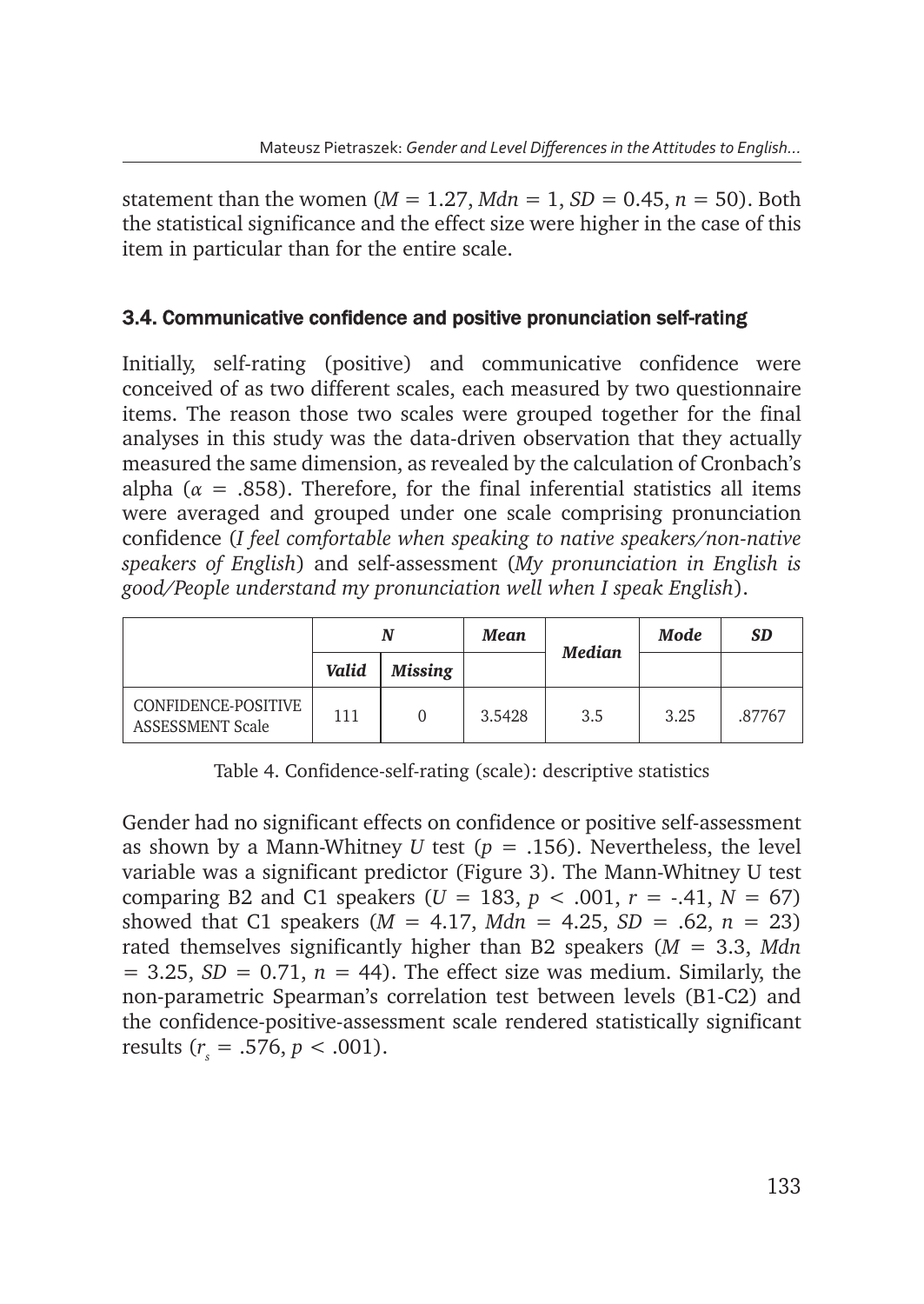

Figure 3. Level and confidence-positive assessment box plot Figure 3. *Level and confidence-positive assessment box plot* 

## 4. Discussion

The image of a Spanish university student's attitudes to pronunciation which emerges from the conducted surveys reveals that, in spite of negative popular beliefs (Galván 2010; Poyatos Soguero 2016; El Confidencial 2014;<br>La Revéa 2010; Poyatos de la Revelación de la Revelación de la Revelación de la Revelación de la Revelación La Razón 2019), an advanced student rates their pronunciation positively. On average, they also feel confident when communicating in English both with native and non-native speakers. The descriptive statistics in this study with hadve and non-hadve speakers. The descriptive statistics in this study<br>also showed that although the students neither liked nor disliked their accent in English, the native speaker was still the pronunciation model they generally aspired to emulate. This is consistent with previous research, which reports that in this ever-changing world where non-native speakers greatly outnumber native speakers, native pronunciation is still looked up to as a model to be imitated and the belief that non-natives should conform to native standards is still alive and well (Calvo Benzies 2013; Jenkins 2007, 2014). The adherence to a native model leads to a conflict between the students' perceived *real selves* and their *ideal* or *ought-to selves*. While they consider their accent to be part of their identity, they would also like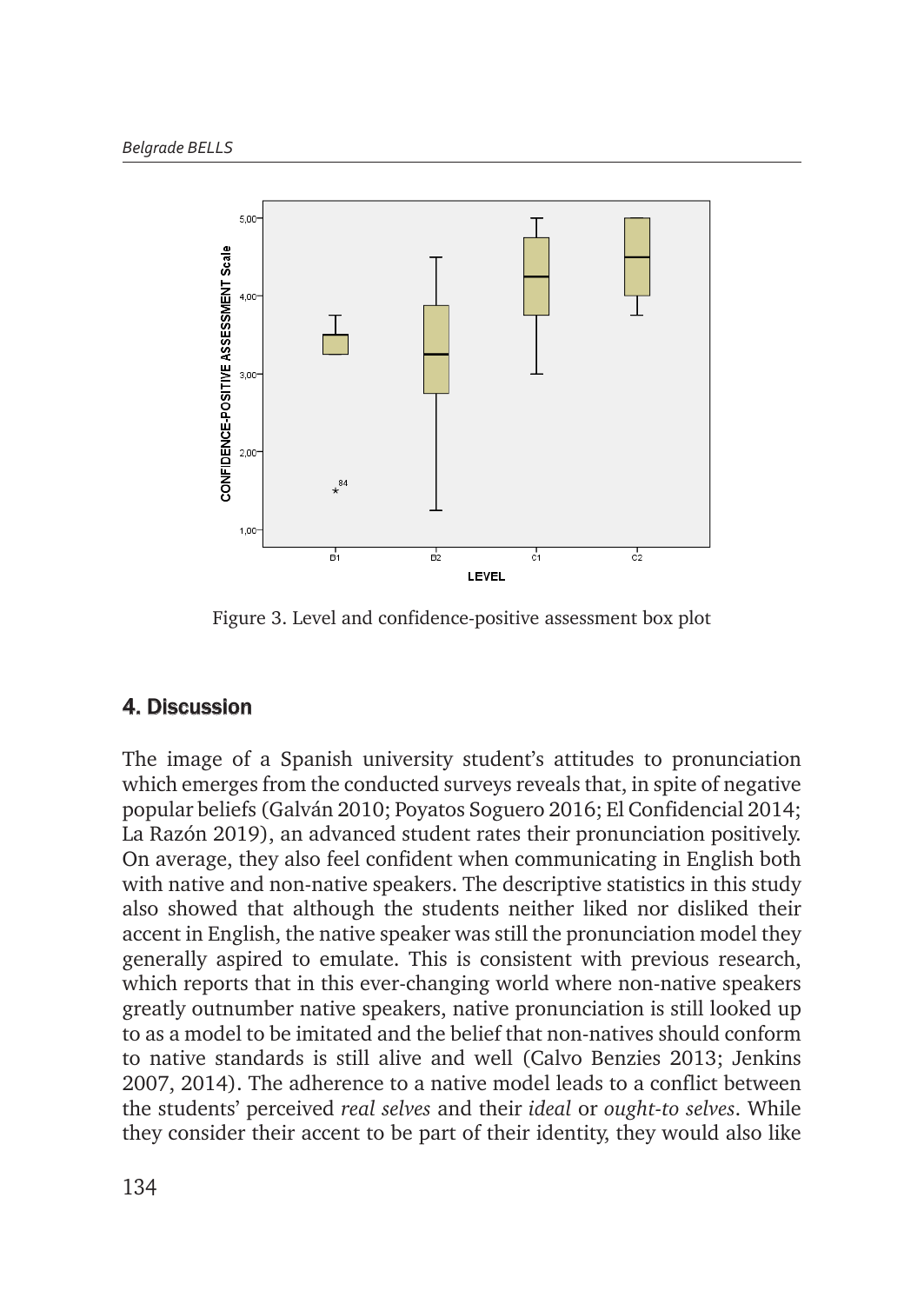to lose it, although the participants' opinion on the latter was divided, as shown by the standard deviation of the scores, which was higher than in the case of the other items. At the same time, the self-assessment of their own pronunciation performance is relatively positive, which suggests they are satisfied with how their pronunciation serves communicative purposes, although they may not like the way it sounds. What is more, the average score showing the desire to sound like a native speaker (*ideal self* or *oughtto self*) is approximately 1.5 out of 5 higher than that showing a positive attitude towards their own accent, which suggests that the aforementioned conflict is substantial. Whether or not it could be turned into action by students, and how, is beyond the scope of this research. However, the learners' satisfaction with their own pronunciation – which goes against popular beliefs – should be emphasised and used to boost the morale of students at lower levels of proficiency, as well as to debunk the somewhat negative domestic opinion on the English spoken by Spaniards.

The effect sizes in the case of both gender and level differences were small to medium. Thus, although the scores were not dramatically divergent, c ertain significant tendencies were definitely detected. The gender difference analysis revealed that this variable was a significant predictor of the importance attached to pronunciation as well as other dependent variables, including the desire to lose one's accent and the indifference to pronunciation. As in previous studies (Calvo Benzies 2013; Cenoz and García Lecumberri 1999), pronunciation was seen as an important aspect of language acquisition across both genders. However, the women did not only consider pronunciation more important than the men did, but they were also more likely to be willing to lose their accent suggesting a stronger desire to conform to a standard, although both genders would like to sound like native speakers. Moreover, the men were more likely to state they did not care about their pronunciation in English. This suggests the male participants were more inclined to project an image of indifference when asked directly about a potential change or their emotions. These findings confirm earlier studies where girls were usually found to be more interested in language learning and boys more likely to be self-deprecating in the assessment of their language skills and motivation (*cf*. López Rúa 2006).

As mentioned before, this paper investigated mostly advanced students, the vast majority being between levels B2-C1, of those who reported their level. All levels considered pronunciation to be equally important.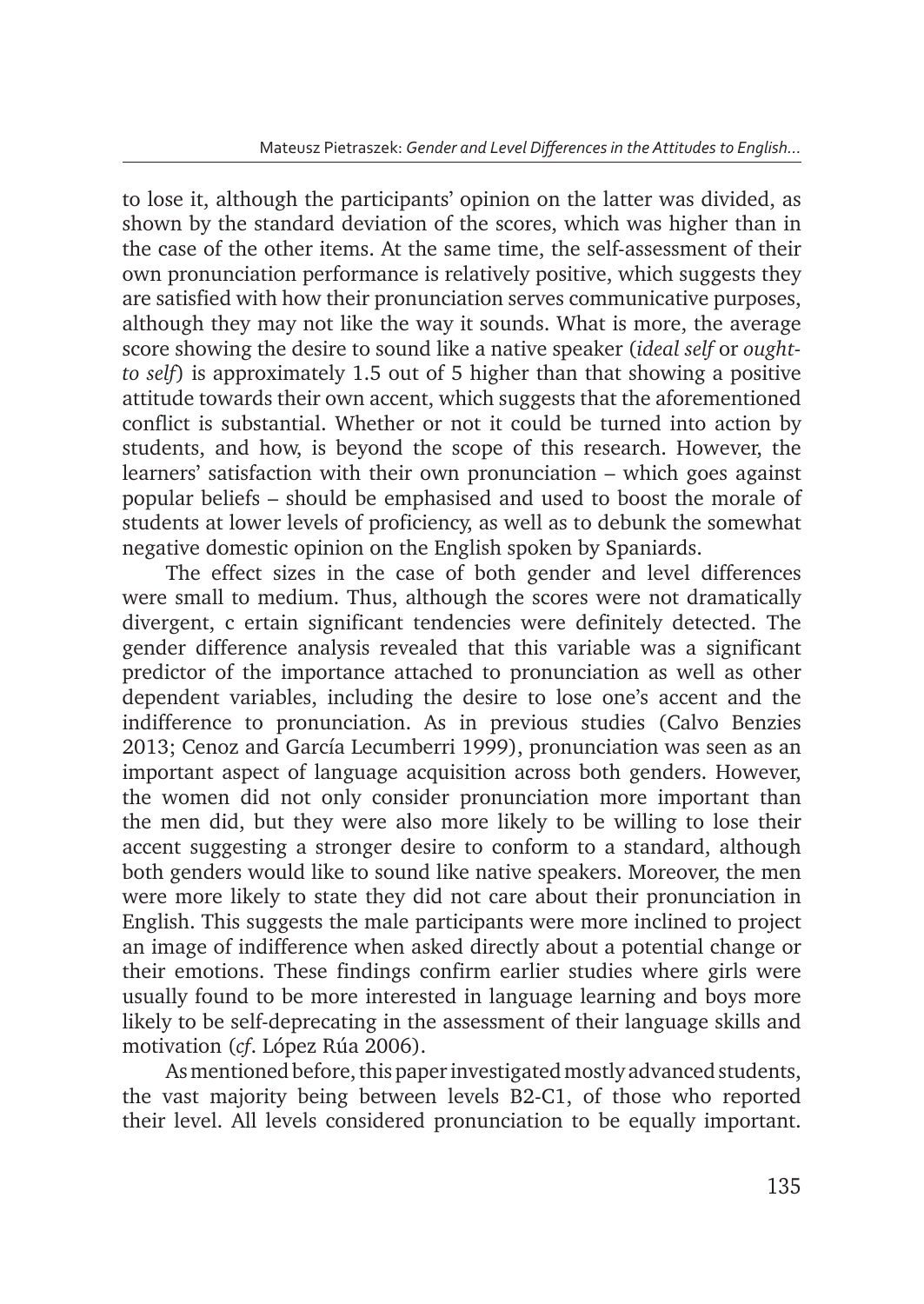Although due to the numbers in the sample, we cannot be sure whether any real differences exist between B1 and B2 and C1 and C2, the post-hoc tests in this study show clearly that that C1 students are happier with their accent than those at the B2 level and also rate themselves better. This could be tentatively explained by the growing level of competence, which leads to a better perception of one's own performance. What is interesting is that differences were observed only between levels B2 and C1, which might suggest that only reaching C1 do speakers feel comfortable with their pronunciation and communication skills.

One of the obvious limitations of this study is the number of participants and the fact that data regarding the proficiency level was not available for all of them. Additionally, grouping variables into scales is necessarily an arbitrary task, albeit supported by statistical results. In this study, it might be argued, for example, that the item *I like my pronunciation when I speak English* refers more to the student's perceived pronunciation performance (i.e. self-rating) rather than being a variable related to the speaker's pronunciation self. Needless to say, further studies should be conducted in order to corroborate the conclusions herein and examine whether these can be extrapolated to all advanced English speakers in Spain. Yet another, perhaps the most compelling, research avenue would be contrasting attitudinal and performance scores in order to investigate the association between the two and gain insight into the relationship between reported attitudes and actual measurable skills.

### **References**

- Ajzen, I. (2001). Nature and Operation of Attitudes. *Annual Review of Psychology* 52 (1), 27−58.
- Calvo Benzies, Y. J. (2013). Spanish EFL University Students' Views on the Teaching of Pronunciation: A Survey-Based Study. *University of Reading Language Studies Working Papers* 5, 41−49.
- Cenoz, J. and M.L. García Lecumberri (1999). The Acquisition of English Pronunciation: Learners' Views. *International Journal of Applied Linguistics* 9 (1), 3−15.
- Crites, S. L. and J. T. Cacioppo (1996). Electrocortical Differentiation of Evaluative and Nonevaluative Categorizations. *Psychological Science* 7 (5), 318−321.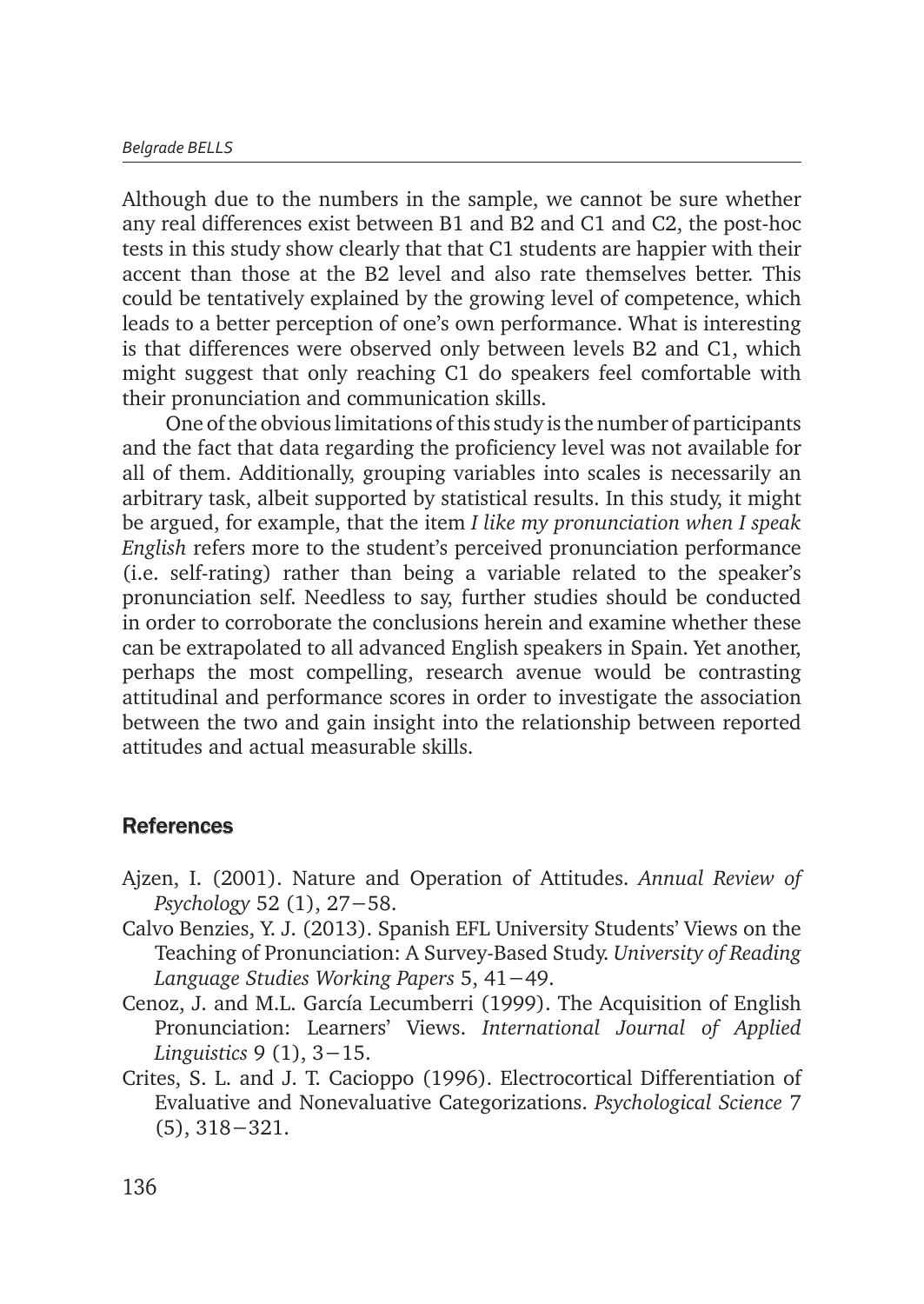- Cunningham, W. A. and P. D. Zelazo (2007). Attitudes and Evaluations: A Social Cognitive Neuroscience Perspective. *Trends in Cognitive Sciences*  11 (3), 97−104.
- Dalton-Puffer, C., G. Kaltenboeck and U. Smit (1997). Learner Attitudes and L2 Pronunciation in Austria. *WorldEnglishes* 16 (1), 115−128.
- Dörnyei, Z. and P. Skehan (2005). *Individual Differences in Second Language Learning*. Hoboken, New Jersey: Blackwell Publishing.
- Dörnyei, Z. (1998). Motivation in Second and Foreign Language Learning. *Language Teaching* 31 (3), 117−135.
- Dörnyei, Z. (2000). Motivation. In: M. Byram (ed.), *Routledge Encyclopedia of Language Teaching and Learning*, London/New York: Routledge, 425−432.
- Dörnyei, Z. (2009). The L2 Motivational Self System. In: E. Ushioda and Z. Dörnyei (eds.), *Motivation, Language Identity and the L2 Self*, Bristol: Multilingual Matters, 9−42.
- Edo Marzá, N. (2014). Pronunciation and Comprehension of Oral English in the English as a Foreign Language Class: Key Aspects, Students' Perceptions and Proposals. *Journal of Language Teaching and Research* 5 (2), 262−273.
- El Confidencial (2014). Nuestro acento en inglés nos delata: estos son los errores más comunes. *El Confidencial*, 24/01. (30 October 2020) <www. elconfidencial.com/alma-corazon-vida/2014-01-24/nuestro-acentoen-ingles-nos-delata-estos-son-los-errores-mas-comunes\_79791/>.
- Galván, F. (2010). Por qué a los españoles se nos da mal el inglés. *El País*, 19/07. (30 October 2020) <elpais.com/diario/2010/07/19/ opinion/1279490411\_850215.html>.
- Gardner, R. C. (1985). *Social Psychology and Second Language Learning. the Role of Attitudes and Motivation.* Vol. 4. London: Arnold.
- Hermann, G. (2000). Attitudes and Language Learning. In: M. Byram (ed.), *Routledge Encyclopedia of Language Teaching and Learning*, London/New York: Routledge, 53−58.
- Herrera Soler, H., R. Martínez Arias and M. Amengual Pizarro (2011). *Estadística Aplicada a La Investigación Lingüística*. Madrid: EOS UNIVERSITARIA.
- Jarvis, W. B. G. and R. E. Petty (1996). The Need to Evaluate. *Journal of Personality and Social Psychology* 70 (1), 172−194.
- Jenkins, J. (2000). *The Phonology of English as an International Language*. Oxford: Oxford Univeristy Press.